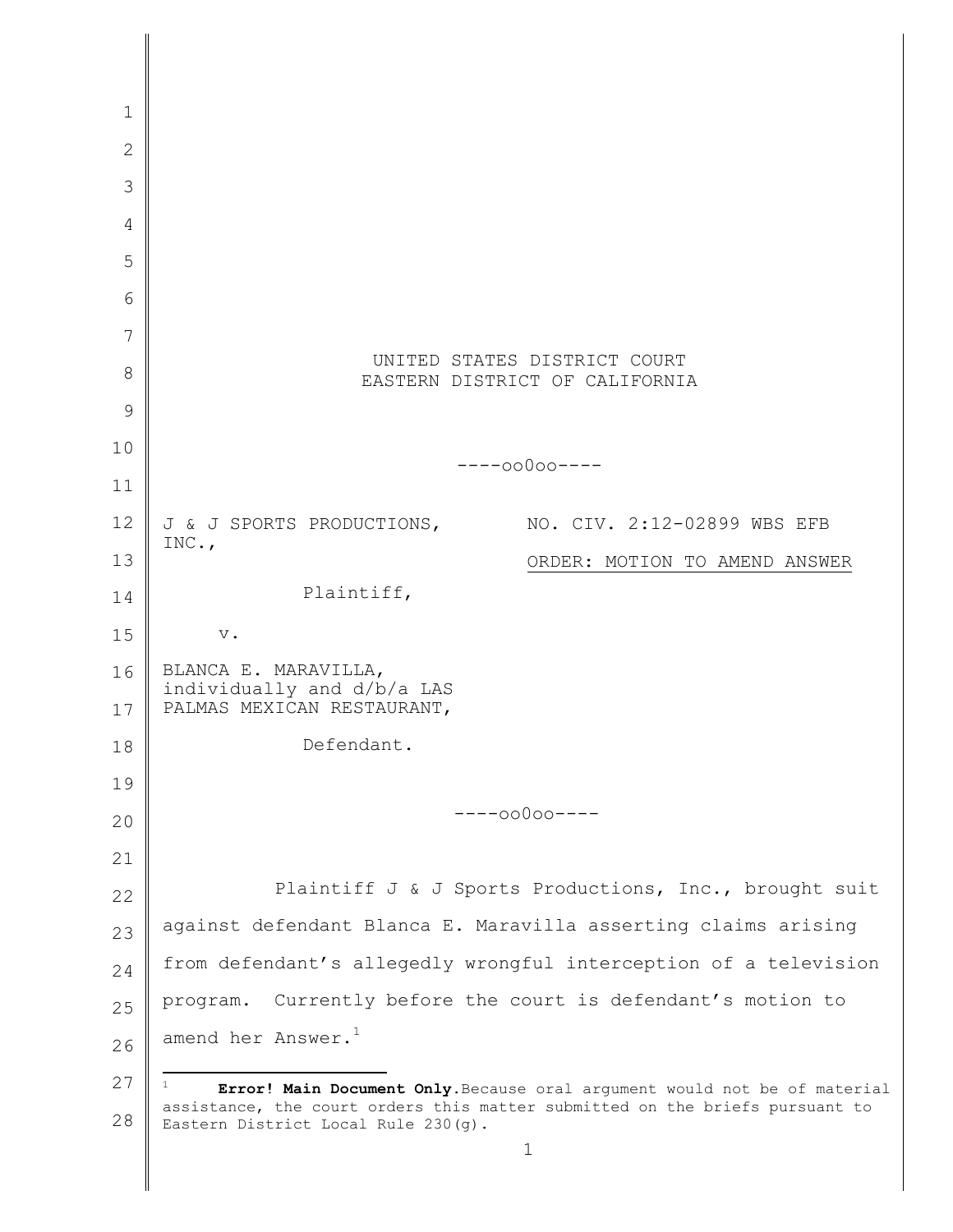## 1 I. Factual and Procedural Background

2 3 4 5 6 7 8 9 The court granted plaintiff's first motion to strike defendant's affirmative defenses as to defendant's first, second, third, fourth, and eighth defenses. (May 21, 2013 Order at 6:1-6 (Docket No. 29).) The court granted defendant leave to amend the third defense and gave her fourteen days to file an amended answer consistent with its May 21, 2013 Order. (Id.) The court denied plaintiff's motion as to defendant's fifth, sixth, and seventh defenses. (Id.)

10 11 12 13 14 15 16 17 18 19 20 21 22 23 24 On June 3, 2013, defendant filed an amendment to her answer. (Docket No. 30.) She amended her fifth and seventh affirmative defenses and withdrew her sixth affirmative defense. (Id.) The court struck these amendments as beyond the scope of amendment permitted by its May 21, 2013 Order, but noted that defendant could file a motion for leave to amend. (July 24, 2013 Order at 2:24-27, 3:2-6 (Docket No. 41).) The Status (Pretrial Scheduling) Order ("scheduling order") in this case, issued June 18, 2013, set June 24, 2013 as the final date for amendments to the pleadings without show of good cause under Federal Rule of Civil Procedure 16(b). (June 18, 2013 Order at 2:2-6 (Docket No. 33).) Defendant now requests leave to amend her Answer to improve readability and to add factual allegations to her affirmative defenses. (Docket No. 42.) For the following reasons, the court grants the motion.

25 II. Legal Standard

26 27 28 Generally, a motion to amend is subject to Rule 15(a) of the Federal Rules of Civil Procedure, which provides that "[t]he court should freely give leave [to amend] when justice so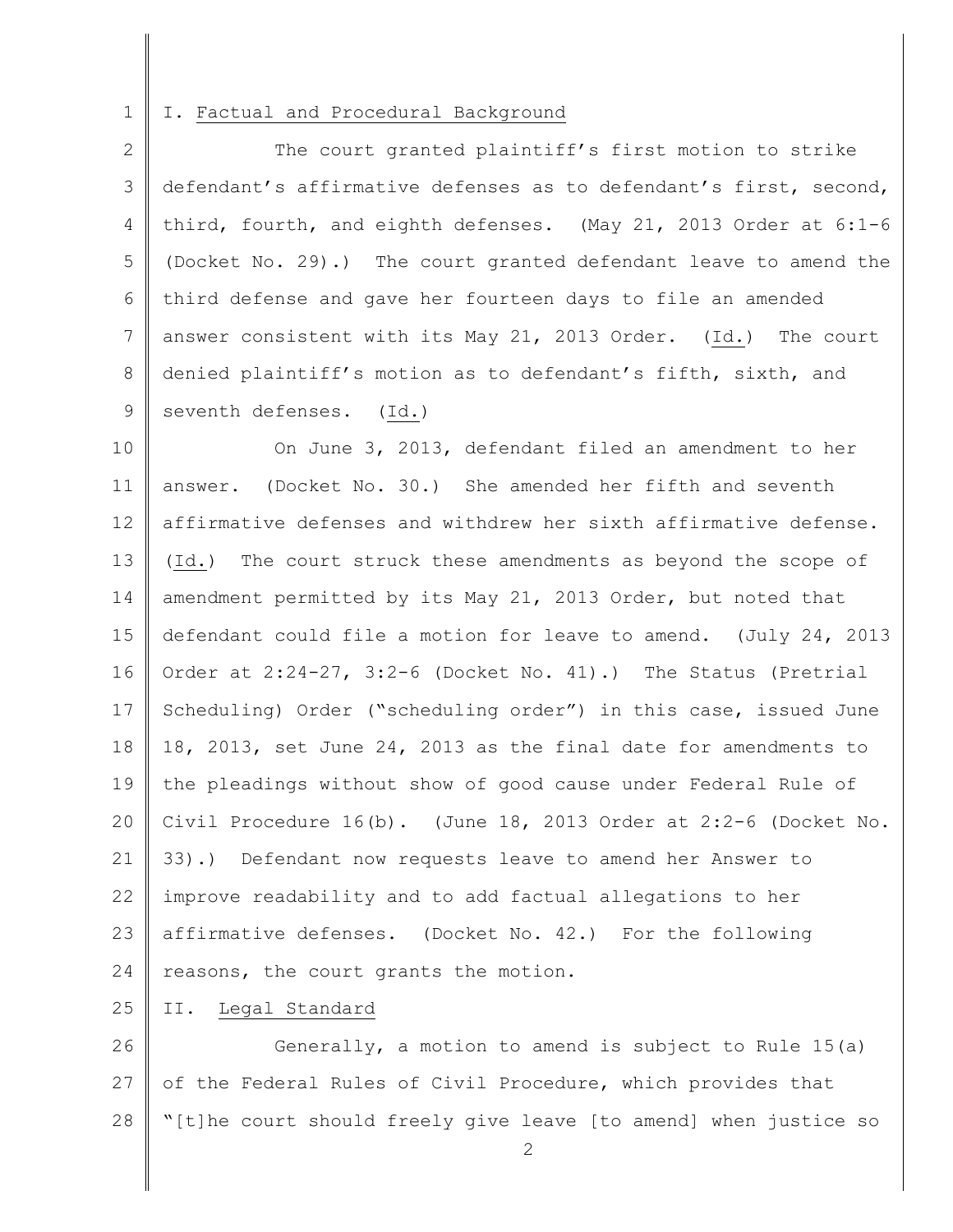1 2 3 4 5 6 7 requires." Fed. R. Civ. P. 15(a)(2). However, "[o]nce the district court ha[s] filed a pretrial scheduling order pursuant to Federal Rule of Civil Procedure 16[,] which establishe[s] a timetable for amending pleadings[,] that rule's standards control[]." Johnson v. Mammoth Recreations, Inc., 975 F.2d 604, 607-08 (9th Cir. 1992); see In re W. States Wholesale Natural Gas Antitrust Litig., 715 F.3d 716, 737 (9th Cir. 2013).

8 9 10 11 12 13 14 15 Under Rule 16(b), a party seeking leave to amend must demonstrate "good cause." Fed. R. Civ. P. 16(b). "Rule 16(b)'s 'good cause' standard primarily considers the diligence of the party seeking amendment." Johnson, 975 F.2d at 609. "If that party was not diligent, the inquiry should end." Id. Although "the focus of the inquiry is upon the moving party's reasons for seeking modification[,]" a court may make its determination by noting the prejudice to other parties. Id.

16 17 18 19 20 21 22 23 24 25 26 27 28 If good cause is found, the court must then evaluate the request to amend in light of Rule 15(a)'s liberal standard. Id. at 608. Leave to amend should be granted unless amendment: (1) would cause prejudice to the opposing party, (2) is sought in bad faith, (3) creates undue delay, (4) or is futile. Chudacoff v. Univ. Med. Ctr. of S. Nev., 649 F.3d 1143, 1153 (9th Cir. 2011) (citing Foman v. Davis, 371 U.S. 178, 182 (1962)). "Because Rule 16(b)'s 'good cause' inquiry essentially incorporates the first three factors, if a court finds that good cause exists, it should then deny a motion for leave to amend only if such amendment would be futile." Baisa v. Indymac Fed. Reserve, No. Civ. 2:09-1464 WBS JFM, 2010 WL 2348736, at \*1 (E.D. Cal. June 7, 2010).

3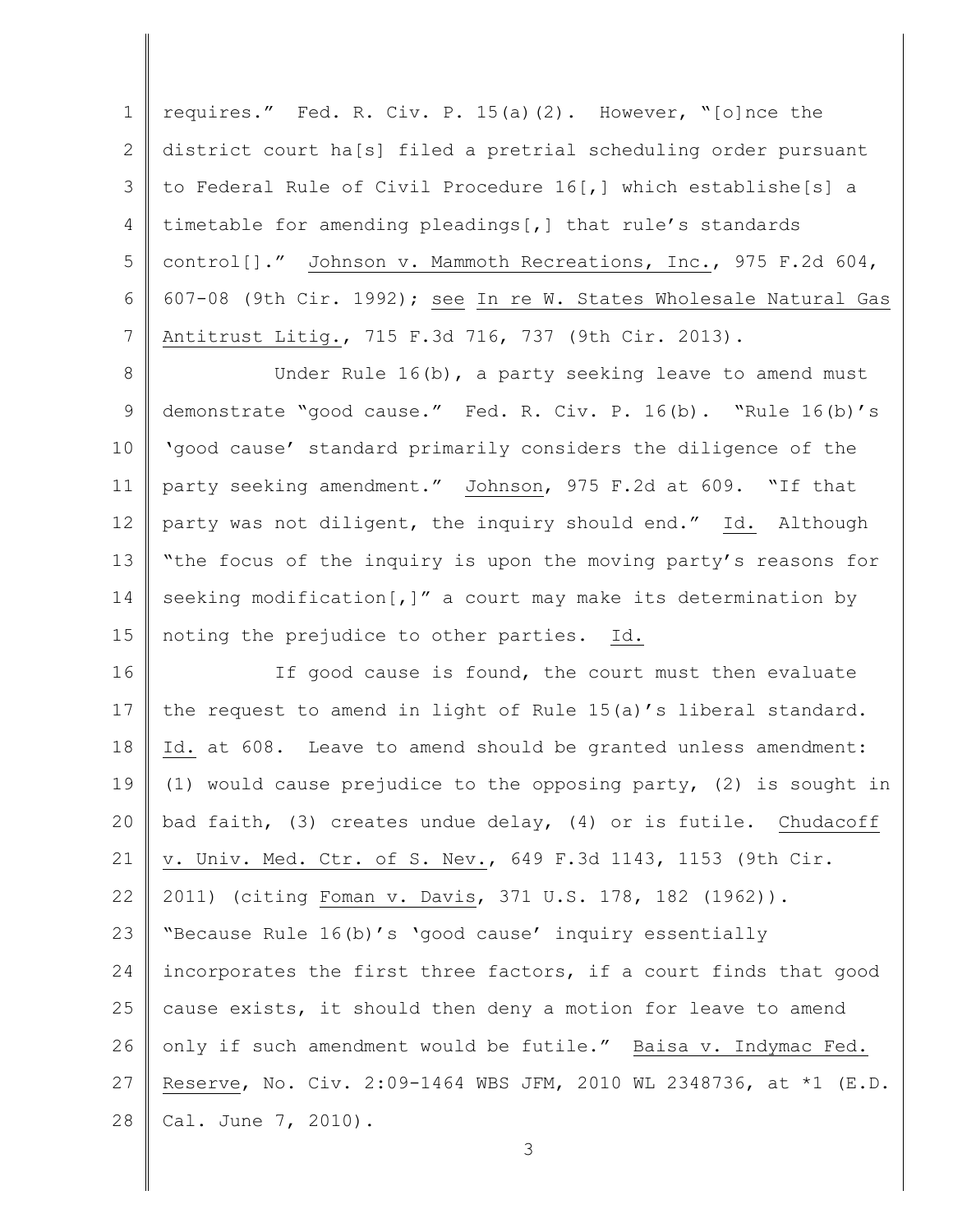1

## III. Analysis

2

## A. Good Cause Under Rule 16(b)

3 4 5 6 7 8 9 10 11 12 13 14 15 16 17 Because defendant seeks leave to amend her Answer after the court's June 24, 2013 deadline for amending pleadings, the court's threshold inquiry is under Rule 16(b). Defendant, however, seeks only to amend her Answer, not also to amend the scheduling order. While a court may deny as untimely a motion to amend after a scheduling order deadline has passed simply because the moving party did not additionally request a modification of the scheduling order, the court here declines to do so. See Johnson, 975 F.2d at 608. Instead, the court exercises its discretion to construe the present motion as one to amend the scheduling order. See Orozco v. Midland Credit Mgmt. Inc., 2:12-CV-02585-KJM, 2013 WL 3941318, at \*3 (E.D. Cal. July 30, 2013) (citing Johnson, 975 F.2d at 608) (construing the plaintiff's request to amend the complaint as a request to amend the scheduling order).

18 19 20 21 22 23 24 25 26 27 28 Neither party addressed whether defendant has shown good cause to amend the scheduling order. Although defendant now requests to make additional changes to the Answer, including to her affirmative defenses, defendant's attempt to amend her Answer before the scheduling order deadline indicates that she has been diligent in seeking to amend her Answer. Defendant could not have forseen that the court would grant plaintiff's request to strike her amendment after the deadline to amend had passed. Further, plaintiff does not contend that it would now be prejudiced by defendant's proposed changes to her Answer. See Johnson, 975 F.2d at 609. The court finds, therefore, that

4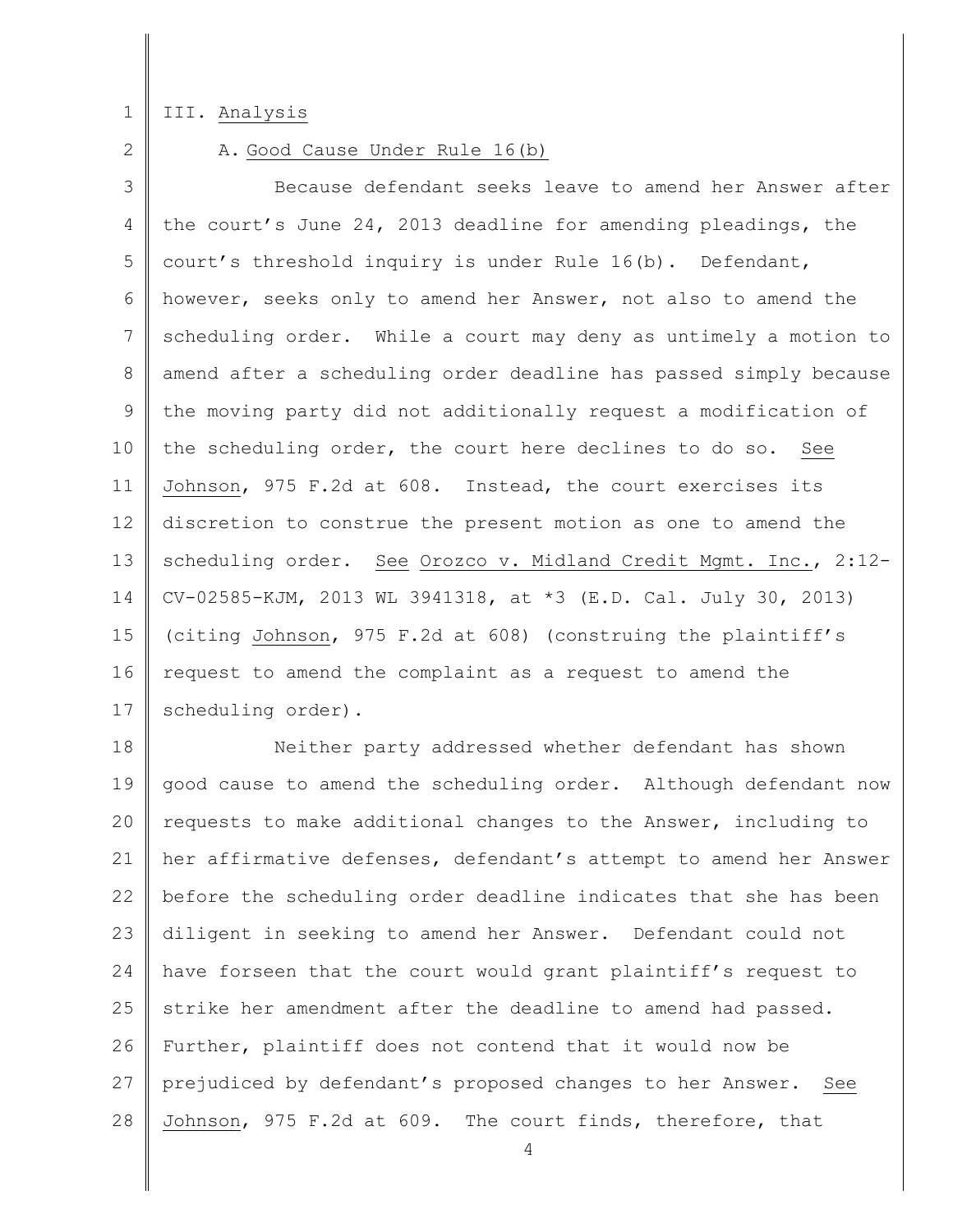| $\mathbf{1}$    | defendant has shown good cause to amend the scheduling order.                                                                                                               |
|-----------------|-----------------------------------------------------------------------------------------------------------------------------------------------------------------------------|
| $\mathbf{2}$    | B. Limitations on Amendment Under Rule 15(a)                                                                                                                                |
| 3               | Plaintiff does not oppose defendant's amendments to the                                                                                                                     |
| $\overline{4}$  | Answer that go to readability, but objects to defendant's                                                                                                                   |
| 5               | alterations to her two affirmative defenses on the ground that                                                                                                              |
| 6               | the amendments are futile. (Opp'n at $1:25-27$ , $3:3-16$ (Docket No.                                                                                                       |
| $7\phantom{.0}$ | $45)$ .)                                                                                                                                                                    |
| 8               | Defendant's proposed First Amended Answer amends her                                                                                                                        |
| 9               | fifth and seventh affirmative defenses, renumbering them,                                                                                                                   |
| 10              | respectively, affirmative defenses one and two. Her proposed                                                                                                                |
| 11              | first defense states:                                                                                                                                                       |
| 12              | 1. FOR A FIRST AFFIRMATIVE DEFENSE to Counts I, II and                                                                                                                      |
| 13              | III of Plaintiff's complaint, DEFENDANT alleges that<br>on December 2, 2011, DEFENDANT purchased from Dish                                                                  |
| 14              | Network the right to view live a boxing match between<br>Miquel Angel Cotto and Antonio Margarito, herein "the                                                              |
| 15              | FIGHT," to be held the next day. The purchase was<br>made for a reasonable price, was intended for                                                                          |
| 16              | recreational viewing, and without any knowledge on the<br>part of DEFENDANT of who the Plaintiff was or whether                                                             |
| 17              | the Plaintiff had any rights to the broadcast of the<br>fight. DEFENDANT thus became a good faith purchaser,                                                                |
| 18              | for value, and who was not aware and had no reason to<br>believe that her acts constituted a violation of 47<br>U.S.C. $[\S]$ 553 and 47 U.S.C. $[\S]$ 605 and is therefore |
| 19              | not liable to Plaintiff under either 47 U.S.C. [§] 553                                                                                                                      |
| 20              | and 47 U.S.C. [§] 605, or on the basis of conversion.                                                                                                                       |
| 21              | (Def.'s Proposed Am. Answer at 4:14-25 (Docket No. 42).)                                                                                                                    |
| 22              | Plaintiff first argues that the reference to                                                                                                                                |
| 23              | "recreational viewing" is irrelevant because nothing in the                                                                                                                 |
| 24              | piracy statutes create an exception for "recreational viewing."                                                                                                             |
| 25              | (Opp'n at 3:26-28.) Plaintiff is correct that while 47 U.S.C. §                                                                                                             |
| 26              | 605 includes exceptions for "private viewing," these exceptions                                                                                                             |
| 27              | only apply to viewings in "an individual's dwelling unit," which                                                                                                            |
| 28              | are not at issue here. See 47 U.S.C. $\$ 605(b), (d)(4).<br>5                                                                                                               |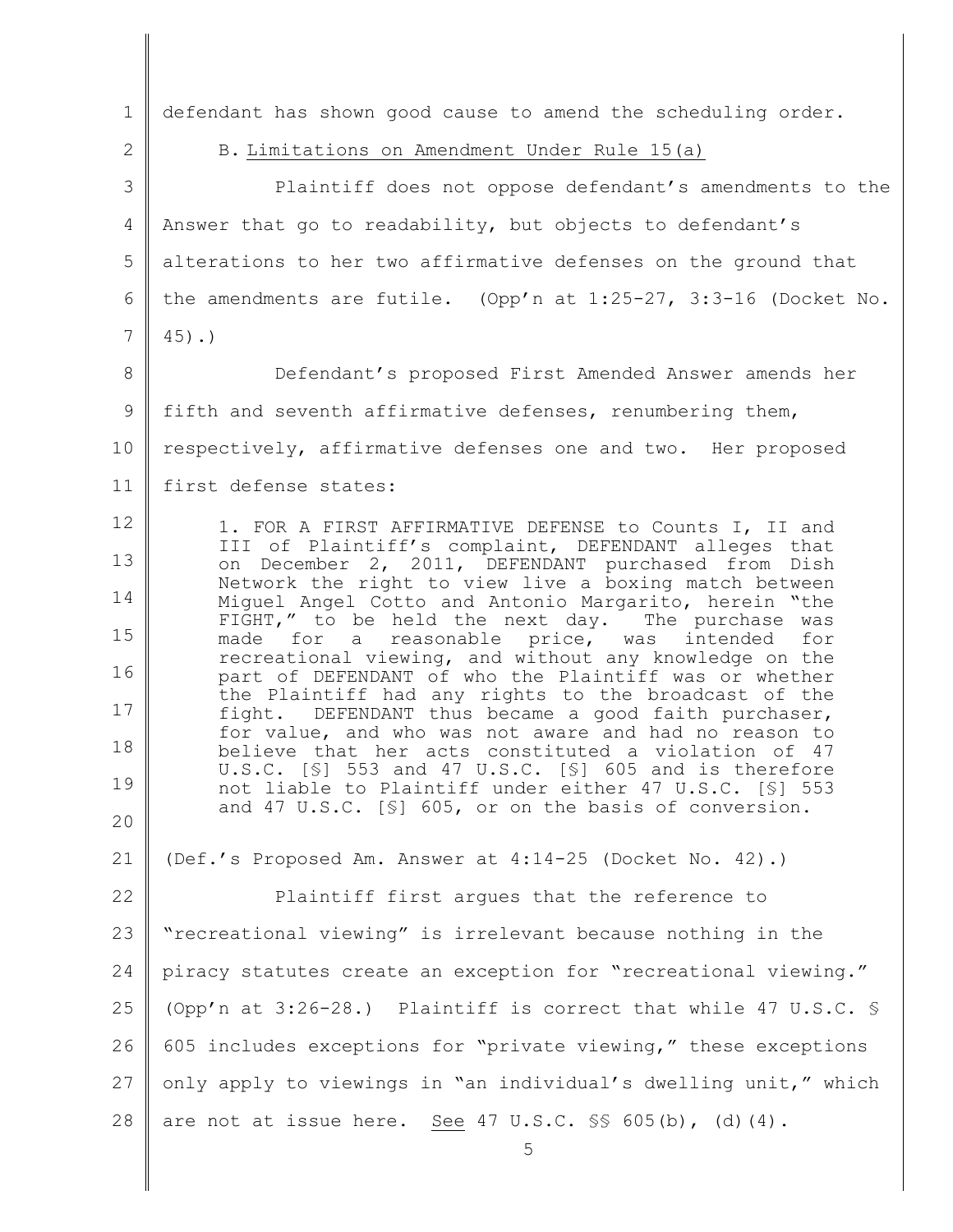1 2 3 4 5 6 7 8 9 10 11 12 13 14 15 16 17 18 19 20 21 22 23 24 25 26 27 28 6 Defendant, however, explains that "[t]he essence of [her] defense is that [she] was a good faith purchaser for value without notice of who the plaintiff was or whether the plaintiff had any rights to the broadcast  $\ldots$  ..." (Reply at 2:26-3:1 (Docket No. 47).) The purpose of adding the allegation is to show that she had no reason to believe that her acts constituted a violation of the piracy statutes. (Id. at 2:15-18.) As the court explained in its prior Order on plaintiff's first motion to strike, it did not strike this affirmative defense because even if it does not apply to allow defendant to escape liability altogether, it may be relevant to determining plaintiff's damages. (May 21, 2013 Order at 5:20-22 (Docket No. 29).) The court cannot find, therefore, that her addition of the phrase "was intended for recreational viewing" is irrelevant or futile. Defendant's proposed second defense states: 2. FOR A SECOND AFFIRMATIVE DEFENSE to Counts I and II of Plaintiff's complaint, DEFENDANT alleges that she did not willfully violate either 47 U.S.C. [§] 553 or 47 U.S.C. [§] 605 as Plaintiff had no contract with DEFENDANT, DEFENDANT had no idea that anybody other than Dish Network had rights to the broadcast of the FIGHT, and the showing of the FIGHT was not intended for commercial or private financial gain. (Def.'s Proposed Am. Answer at 5:1-6.) Plaintiff argues that "[t]his defense misstates the law. There is no requirement of a contract between [p]laintiff and [d]efendant before she can be liable for a willful violation." (Opp'n at 4:15-17.) Defendant, however, does not suggest that a contract is required before she can be liable for a violation of the piracy statutes. Rather, as defendant argues,